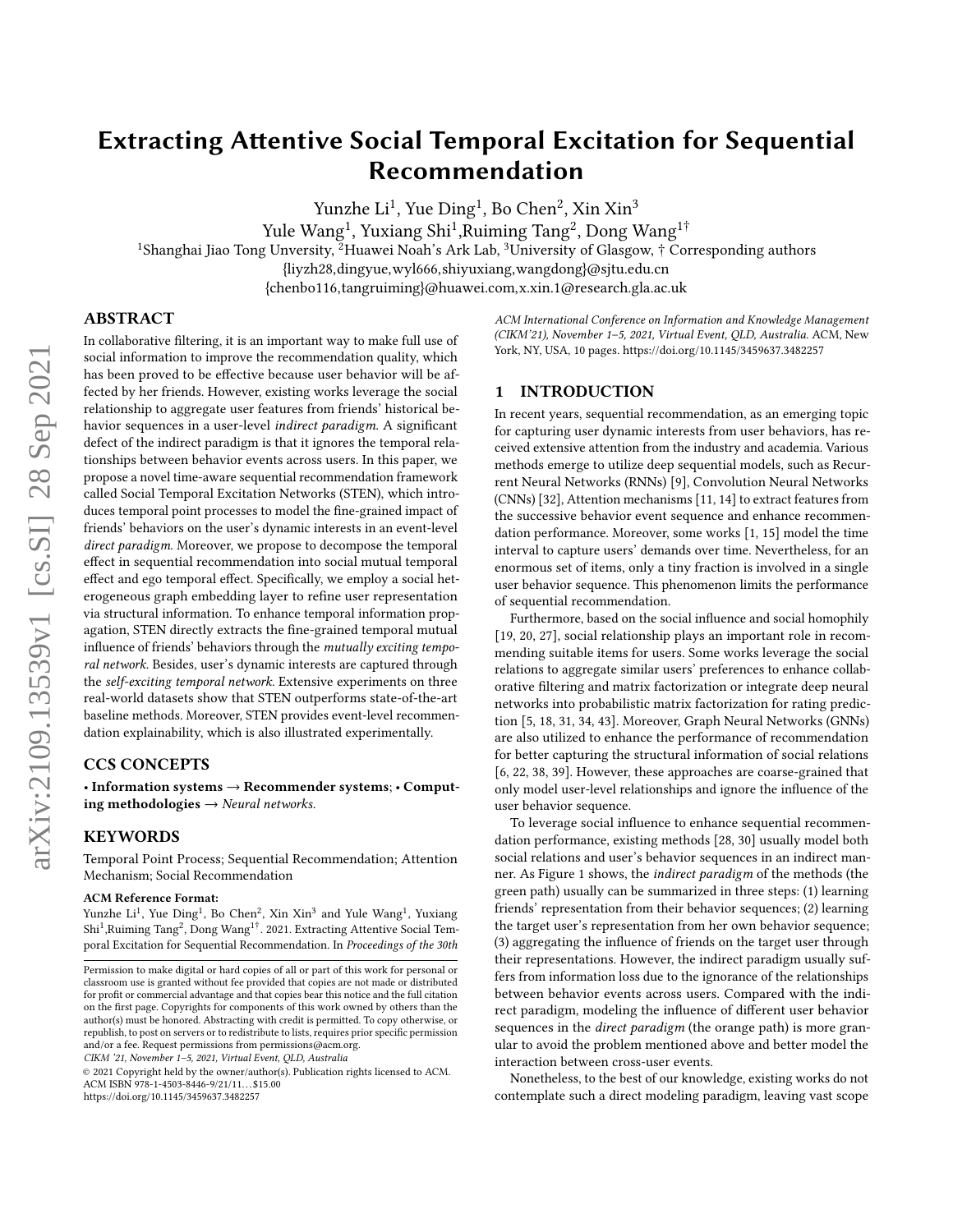<span id="page-1-0"></span>

Figure 1: An illustration of two paradigms to deal with asynchronous behavior event sequences and social relations in online communities.

for exploration. Besides, unlike the synchronous sequence taken at consecutive equal intervals, the users' behavior sequences tend to be asynchronous when considering interactions across user events. Different from only taking the order of events into consideration, how to leverage the temporal information is another challenge for properly modeling the asynchronous sequences. We use a simple example shown in Figure [1](#page-1-0) to illustrate this issue. If Alice buys heels within a short time after her friend Bob buys dress shoes, i.e.,  $t_3 \leq t_6$ , then it indicates that Bob's behavior is more likely to affect her (e.g., attending certain common activities). But if  $t_3 \ll t_6$  or  $t_3 > t_6$ , Bob's behavior will have less or no effect on Alice. If the temporal information is lost, the model will not be able to determine the specific relationship between the two events. Hence, the time interval should be treated as important as the order, especially when we note the interaction of cross-user events.

To address the problems mentioned above, we propose a novel approach called Social Temporal Excitation Networks (STEN), which models individual user's sequence and the interaction between users together. STEN is designed to learn the influence of temporal information by modeling the temporal effect, which is decomposed into social mutual temporal effect and ego temporal effect. Specifically, the former aggregates the impact of friends' behavior sequences over time, and the latter describes the changes in interests reflected by the user's own behavior sequence. Our model introduces the temporal point process, which is a powerful tool for asynchronous sequence modeling, to model the effect of related cross-user events with temporal information in a fine-grained manner. Specifically, node representation of both users and items are extracted from the social relationship structure and interactions by a social heterogeneous graph embedding layer. To explore the impact of cross-user events in a direct paradigm, we model the interaction of friends' behavior event sequences as mutually exciting processes and enhance it by attention mechanism to better describe the social mutual temporal effect in the mutually exciting temporal network. Finally, a self-exciting temporal network is employed to model the target user's ego temporal effect and generate the user's temporal representation. To summarize, we make the following contributions in this paper:

- We propose to take temporal information and social relationships into account in the sequential recommendation, i.e., model the impact of friends' behavior event sequences at the event level. To the best of our knowledge, it is the first attempt to enhance sequential recommendation performance with event-level social information in a direct paradigm.
- We propose a novel time-aware sequential recommendation model STEN. Two temporal excitation networks are designed for modeling both the event-level dynamic influence of social relationship and user's dynamic interests. In particular, STEN can model the fine-grained associations of cross-user events.
- We conduct extensive experiments on three real-world datasets and the results demonstrate that STEN outperforms state-of-theart recommendation models and the effectiveness of the modules in STEN. Besides, we illustrate the advantage of the event-level explainability of our model.

# 2 PRELIMINARY

In this section, we first introduce the temporal point process as background and then give the problem formulation.

#### 2.1 Temporal Point Process

A temporal point process is a stochastic process consisting of a series of events in the continuous-time domain. Let  $H_t = \{t_i | t_i < t\}$ be the set of historical events that happened before time  $t$ , where  $\{t_1, t_2, ..., t_n\}$  is the time sequence of past events. To characterize the Point Process  $\mathcal{P}(\lambda(t|H_t))$  for arbitrary time t in a certain time interval [0, T], a conditional intensity function  $\lambda(t|H_t)$  is imported to represent the intensity function of the event occurring at time  $t$ under the condition of the subset of history events  $H_t$  up to time  $t$ . Based on the conditional intensity function and the past events in  $\{t_1, t_2, ..., t_n\}$ , the probability density function of the next event at time  $t_{n+1}$  is obtained as follows.

$$
p(t_{n+1}|t_1, t_2, ..., t_n) = \lambda(t_{n+1}|H_{t_{n+1}})exp\left\{-\int_{t_n}^{t_{n+1}} \lambda(t|H_t)dt\right\}.
$$
 (1)

The probability density function of a whole observed event sequence occurred at  $\{t_1, t_2, ..., t_n\}$  in interval  $[0, T]$  could be represented by:

$$
p({t_1, t_2, ..., t_n}) = \prod_{i=1}^n \lambda(t_i|H_{t_i}) exp{- \int_0^T \lambda(t|H_t)dt}. \quad (2)
$$

The log-likelihood function  $\ell$  of the observing event sequence is:

<span id="page-1-1"></span>
$$
\ell(p(\{t_1, t_2, ..., t_n\})) = \sum_{i=1}^n \log(\lambda(t_i|H_{t_i})) - \int_0^T \lambda(t|H_t)dt.
$$
 (3)

Denote as Eq. [\(3\)](#page-1-1), the conditional intensity function plays an essential role in mapping the history event sequence to the probability density function. Take the Hawkes Process [\[8\]](#page-9-21) as an example, the conditional intensity function of this popular point process is denoted as Eq. [\(4\)](#page-1-2):

<span id="page-1-2"></span>
$$
\lambda(t|H_t) = \sum_{t>t_i} \varphi(t-t_i),\tag{4}
$$

where  $\varphi(\cdot)$  is a non-negative function. Eq. [\(4\)](#page-1-2) shows that the historical events have an incentive effect on the occurrence of future events and the influence of historical events is superimposed in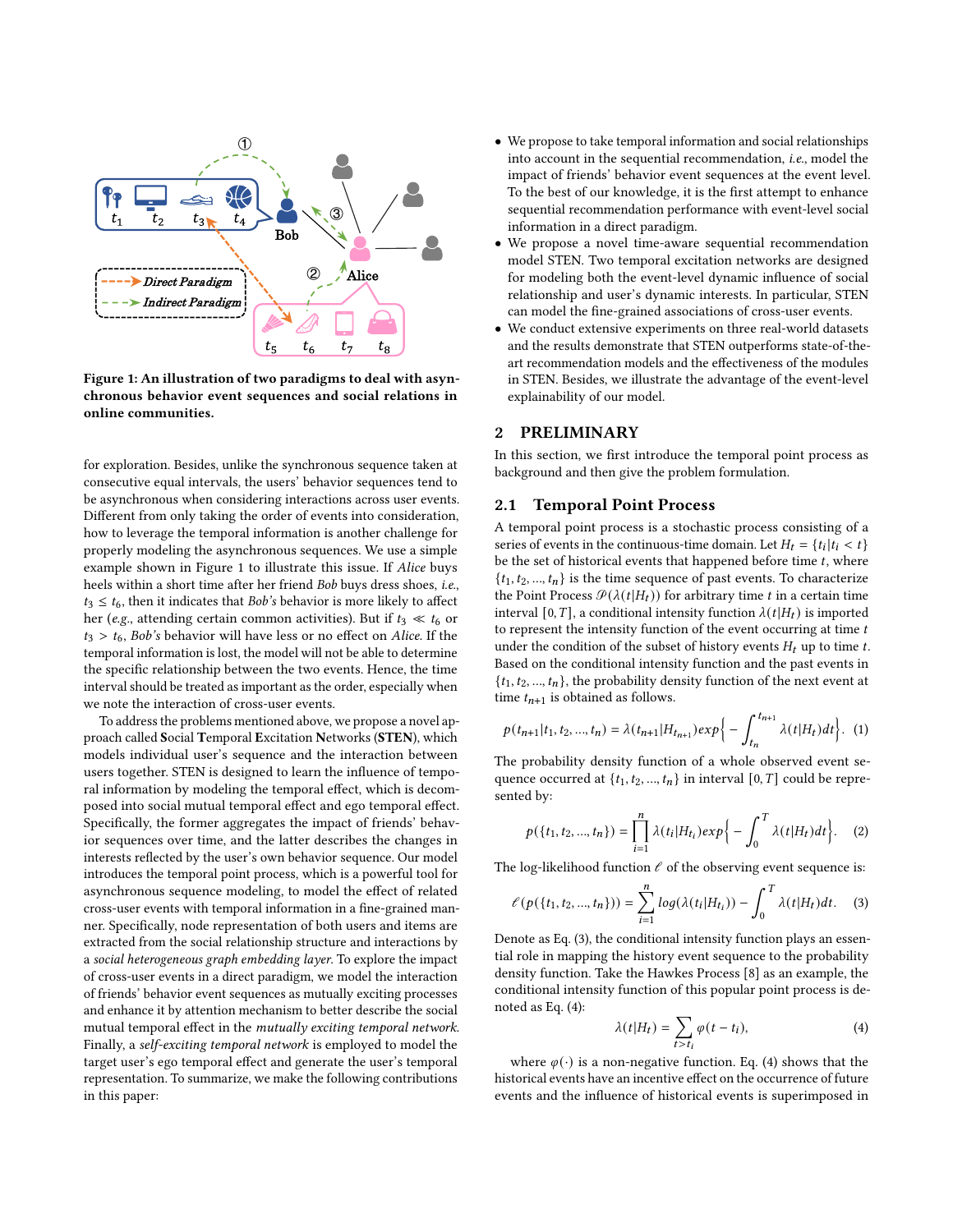<span id="page-2-0"></span>

Figure 2: The architecture of STEN. Firstly, through the social graph embedding layer, the node representation of users and items is generated by leveraging the sequence of events and social relations. Then, the embeddings of events are sent to the mutually exciting attention networks to obtain the social mutual temporal representations. Next, mutual temporal representations are fused in self-exciting temporal networks to capture the temporal dynamic representation  $h_s$ . Besides, vanilla attention is adopted to get the general interests  $h_q$ . After that,  $h_s$ ,  $h_q$  are fused to make recommendation. In addition, here adopts joint learning for both fitting the temporal point process and recommendation.

the form of accumulation. Based on whether there are interactions between multiple processes, the Hawkes Process could be divided into mutually exciting and self-exciting processes.

#### 2.2 Problem Formulation

The time-aware sequential recommendation with social information takes both user behavior sequences and their social relations into consideration. Let  $U$ ,  $I$  denote the set of users and items respectively and  $|U|$ ,  $|I|$  represent the total number of users and items. For each user  $u \in U$ , her behavior sequence is described as  $s_u = \{i_{t_1}^u, i_{t_2}^u, ..., i_{t_l}^u\}$ , where *l* is the length of sequence and  $i_{t_j}^u \in l$ denotes the item that user u has interacted at time  $t_j$ . The set of all users' behavior sequences is defined as  $S = \{s_1, s_2, ..., s_{|U|}\}$ . For a subset of users  $F \subset U$ , the set of their behavior sequences is denoted as  $S_F$ . In addition, user's social relationship could be defined as a social network  $G = (V, E)$ , where V denotes the node set of users and  $E$  is the edge set that represents social links between users. Formally, given users' social relations network  $G$  and their behavior sequences  $S$ , our task is to make a prediction and recommend the next item that the user may be interested in.

# 3 METHODOLOGIES

As mentioned above, to take the influence of both behavior sequences and social relations into consideration, we design a novel time-aware sequential recommendation model STEN, which introduces temporal point processes to directly model the fine-grained impact of friends' behaviors at the event level.

## 3.1 Model Architecture

The architecture of our model STEN is shown in Figure [2.](#page-2-0) Specifically, we leverage social relations and user behavior sequences to generate the social node embedding for both users and items through the social graph embedding layer. To capture the ordinary

social demands, vanilla attention is adopted to get the general interests of the target user. To directly model the impact of friends' behavior sequences, the embeddings of their interacted sequences are sent to the mutually exciting temporal network as mutually exciting processes to generate the social mutual temporal representations. To establish the connection within the sequences, these social mutual temporal representations are fused in the self-exciting temporal network to capture the target user's dynamic interests. After that, we fuse the general interests and the dynamic interests to make recommendations. To guarantee effective learning from the temporal point process, we adopt joint learning in the training stage for both fitting the temporal point process and recommendation.

3.1.1 Social Heterogeneous Graph Embedding. The social graph embedding aims to extract the general information from the social relations and interactions. In our model, we leverage a heterogeneous graph to represent the relationships for better scalability. For a social heterogeneous network  $G_H = (V_H, E_H)$ ,  $V_H$  denotes the nodes of both items and users,  $E_H$  denotes the edge set which involves two types of edges: (1) user-user social links; (2) user-item interaction connection. We first generate the embedding matrices  $U \in \mathbb{R}^{|U| \times d}$ ,  $I \in \mathbb{R}^{|I| \times d}$  via embedding lookup, where d denotes the dimensionality of embedding. To tackle the two types of edge, we give two kinds of aggregation to model both users and items. For users, we could directly establish the social relation network through user-user edges and then apply attention aggregation on it, shown as Eq.[\(5\)](#page-2-1):

<span id="page-2-1"></span>
$$
h_u = \sigma(\sum_{j \in N_u} a_{uj} \mathbf{W}_U h_j + b_U),\tag{5}
$$

where  $h_u \in \mathbb{R}^d$  is latent feature of user  $u, \sigma(\cdot)$  is the non-linear activation function,  $N_u$  denotes the neighbor set of user  $u$ ,  $W_U \in$  $\mathbb{R}^{d \times d}$  and  $b_U \in \mathbb{R}^d$  are weights and bias of the graph network,  $a_{uj}$  is the attention coefficient of user  $u$  to user  $j$ . The attention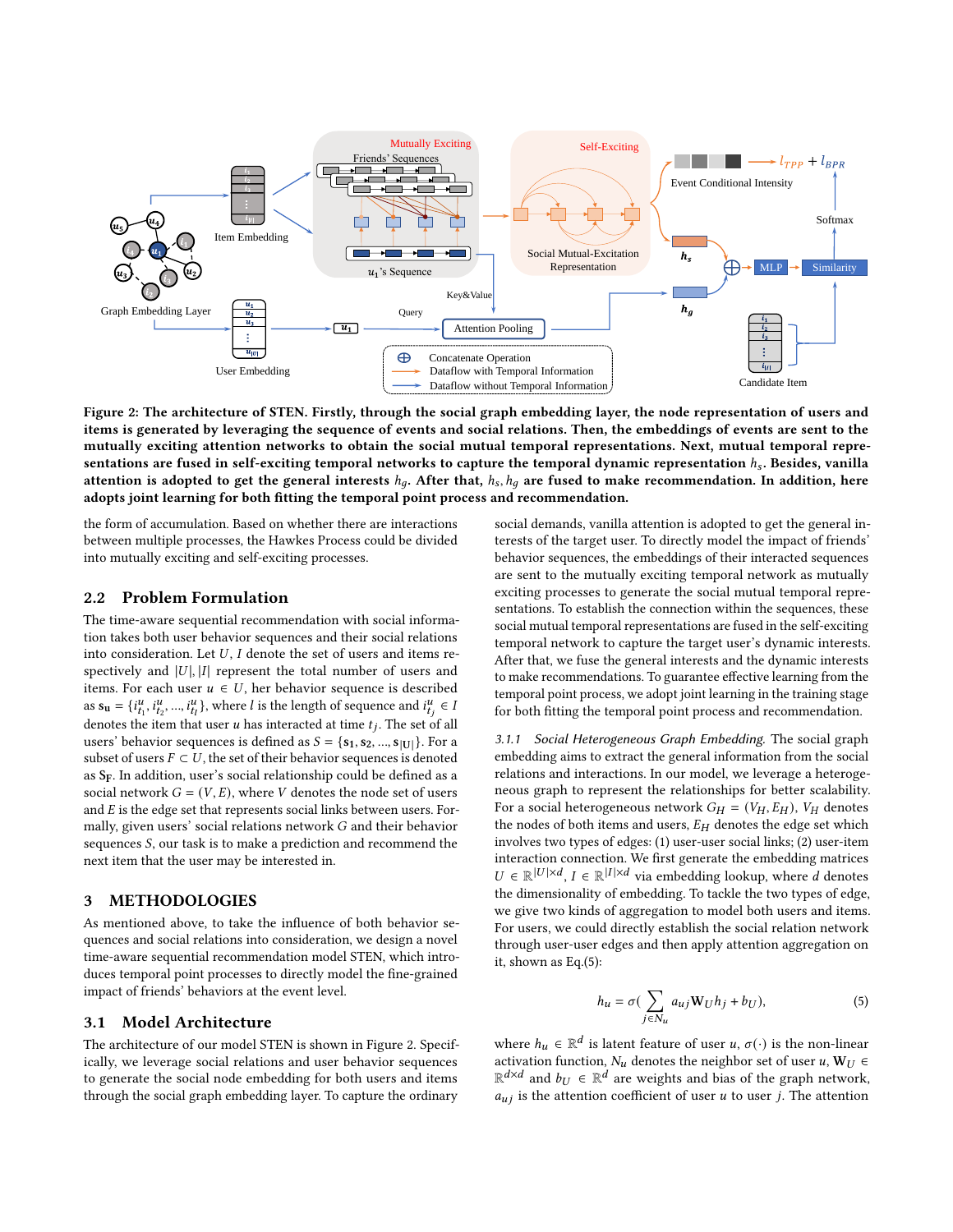coefficient is obtained by applying a similarity calculation:

<span id="page-3-0"></span>
$$
a_{uj} = \frac{exp(\sigma(v_u[\mathbf{W}_U h_u || \mathbf{W}_U h_j]))}{\sum_{k \in N_u} exp(\sigma(v_u[\mathbf{W}_U h_u || \mathbf{W}_U h_k]))},
$$
(6)

where || denotes the concatenation operation between two vectors and  $v_u \in \mathbb{R}^{2d}$  is the weight vector for users.

Different from user links, there is no direct relationship between items. To establish the relation, we leverage meta-path to find highorder neighbors around the heterogeneous graph[\[35\]](#page-9-22). If two items are interacted with the same user, they are more likely to have something in common that satisfies user's interests. Moreover, the items interacted by the same social group are more likely to have relationship. Based on the assumption, we define the  $k$ -order social meta-path  $\phi_k$  as  $\{i_m, u_1, u_2, ..., u_k, i_n\},$  which denotes a combination relation between item  $i_m$  and  $i_n$ ,  $k$  is the number of users between two items.  $N_i^{\phi_k}$  denotes the *k*-order meta-path neighbors of item *i*. In the next, the attention aggregation is applied to the item vertices, shown as follows:

$$
h_i^{\phi_k} = \sigma\left(\sum_{j \in N_i^{\phi_k}} a_{ij} \mathbf{W}_I h_j + b_I\right),\tag{7}
$$

where  $h_i^{\phi_k}$  is the *k*-order representation of item *i*,  $\mathbf{W}_I \in \mathbb{R}^{d \times d}$  and  $b_I \in \mathbb{R}^{\dot{d}}$  are weight and bias parameters of the graph network. Similar to Eq. [\(6\)](#page-3-0), the calculation of  $a_{ij}$  is shown as Eq. [\(8\)](#page-3-1), where  $v_i \in \mathbb{R}^{2d}$  is the weight vector for items.

<span id="page-3-1"></span>
$$
a_{ij} = \frac{exp(\sigma(v_i[\mathbf{W}_I h_i || \mathbf{W}_I h_j]))}{\sum_{p \in N_i^{\phi_k}} exp(\sigma(v_i[\mathbf{W}_I h_i || \mathbf{W}_I h_p]))}.
$$
 (8)

In addition, an order-level normalization is applied to items to obtain the graph-based representation:

$$
h_i^{\phi} = \frac{1}{l} \sum_{k \le l} c_k h_i^{\phi_k},\tag{9}
$$

where  $h_i^{\phi}$  $\frac{\phi}{i}$  denotes the meta-path based representation of item *i*, *l* is the number of meta-paths,  $\mathbf{c} = \{c_1, ..., c_k\}$  are weight parameters. We replace  $h_i^{\phi}$  $\frac{\phi}{i}$  by  $h_i$  in the rest of the paper for convenience.

3.1.2 Mutually Exciting Temporal Network. To capture temporal features and the fine-grained influence of social relations, STEN imports two neural temporal point processes: a mutually exciting process to model the influence of friends' behaviors from each event and a self-exciting process to model user's dynamic interests. Different from the RNN-based neural point process model, STEN utilizes the attention mechanism, which could avoid the disappearance of long-distance dependence.

Specifically, STEN divides the mission into two steps: 1) Model the mutual influence of other social-connected users with the target user through mutually exciting temporal network; 2) Extract the user temporal feature from her own sequence through self-exciting temporal network.

Firstly, we model the target user  $n$  and friends' event sequences as temporal point processes, denote as  $\mathcal{P}_n(\lambda(t|H_t)), \{\mathcal{P}_j(\lambda(t|H_t))\}_{j=1}^M$ , where M is the maximum number of friends.  $|\mathcal{P}_j|$  denotes the length of event sequence for user  $j$ . In each temporal point process, an event  $e_t^j$  means that user *j* has an interactive behavior with item at

time  $t$ . To measure friends' influence for each event timestamp in target behavior sequence, STEN models a mutually exciting process for the target user, defined as:

<span id="page-3-2"></span>
$$
\lambda_n^m(t_i|H_{t_i}^n) = \alpha \sum_{j=1}^M \int_0^{t_i} \lambda_{n,j}(t_i, t|H_{t_i}^n, H_t^j) dt,
$$
 (10)

where  $H_t^j$  is the condition of user  $j$ 's behavior history before time t,  $\lambda_{n,j}(t_i, t)$  represents the mutual influence intensity of friend j at time *t* on the target user at time  $t_i$ .  $\alpha$  is a normalized parameter. For users whose friends exceed  $M$ , we adopt a simple sampling strategy to randomly select  $M$  friends. Because Eq. [\(10\)](#page-3-2) explores the impact on the target user, we assume that the friends' events are independent of each other. Based on that assumption, the mutually exciting temporal network could treat each event separately. The mutual influence intensity of each friend can be regarded as a sum of the influence of different events and the mutual influence conditional intensity with two events  $e_{t_i}^n$ ,  $e_{t_w}^j$  follows the form of:

<span id="page-3-3"></span>
$$
\lambda_n^m(t_i|H_{t_i}^n) = \alpha \sum_{j=1}^M \sum_{w=1}^{|\mathcal{P}_j|} \Phi(e_{t_i}^n, e_{t_w}^j), \tag{11}
$$

where  $\Phi(e_{t_i}^n, e_{t_w}^j)$  is the cumulative mutual influence intensity function for events  $e_{t_i}^n$ ,  $e_{t_w}^j$  and defined as follows:

<span id="page-3-5"></span>
$$
\Phi(e_{t_i}^n, e_{t_w}^j) = \int_{t_w}^{t_i} \lambda_{n,j,w}(t_i, t | H_{t_i}^n, H_t^j) dt.
$$
 (12)

Inspired by[\[23\]](#page-9-23), we propose to model the cumulative mutual influence intensity function  $\Phi(e_{t_i}^n, e_{t_w}^j)$ , rather than the mutual influence intensity. Compared with the latter, our approach has less limitation in flexible modeling by avoiding costly approximate calculation of integral of mutual influence condition intensity shown in Eq. [\(10\)](#page-3-2). To take both the content of events and time interval into consideration, the cumulative mutual influence intensity function contains three components: the correlation between two events, the temporal relationship and base intensity, which is defined as follows:

<span id="page-3-4"></span>
$$
\Phi(e_{t_i}^n, e_{t_w}^j) = \mathcal{F}(\underbrace{corr(e_{t_i}^n, e_{t_w}^j)}_{correlation} + \underbrace{\beta(t_i - t_w)}_{temporal} + \underbrace{\mu}_{base})
$$
\n(13)

where  $\mathcal{F}(\cdot)$  is a mapping function:  $\mathbb{R} \to \mathbb{R}^+$  to guarantee to obtain the positive cumulative mutual influence intensity, and we use softplus here. To consider the influence of friends' events, we concatenate friends' event embedding together as  $\mathbf{S_F} \in \mathbb{R}^{d_F \times d}$ ,  $d_F = M \times l_m$ and  $l_m$  denotes the maximum length of the event sequence. Based on Eq. [\(11\)](#page-3-3) to [\(13\)](#page-3-4), we have:

$$
A^{m} = Softmax(maxk(\frac{\mathbf{Q}_{m}\mathbf{K}_{m}^{T}}{\sqrt{d}} + \beta_{m}\Delta t + \mu_{m}))), \qquad (14)
$$

$$
\lambda_n^m(t_i|H_{t_i}^n) = \sum_{k=1}^{d_F} \alpha_k^m \mathbf{W}_m^V h_k^F,
$$
\n(15)

where  $Q_m = h_i^n \mathbf{W}_m^Q$ ,  $\mathbf{K}_m = \mathbf{S}_F \mathbf{W}_m^K$  are query and key matrices transformed by  $h_i^n$  and  $S_F$ .  $\mathbf{W}_m^Q$ ,  $\mathbf{W}_m^K$ ,  $\mathbf{W}_m^V \in \mathbb{R}^{d \times d}$ ,  $\beta_m$ ,  $\mu_m \in \mathbb{R}$  are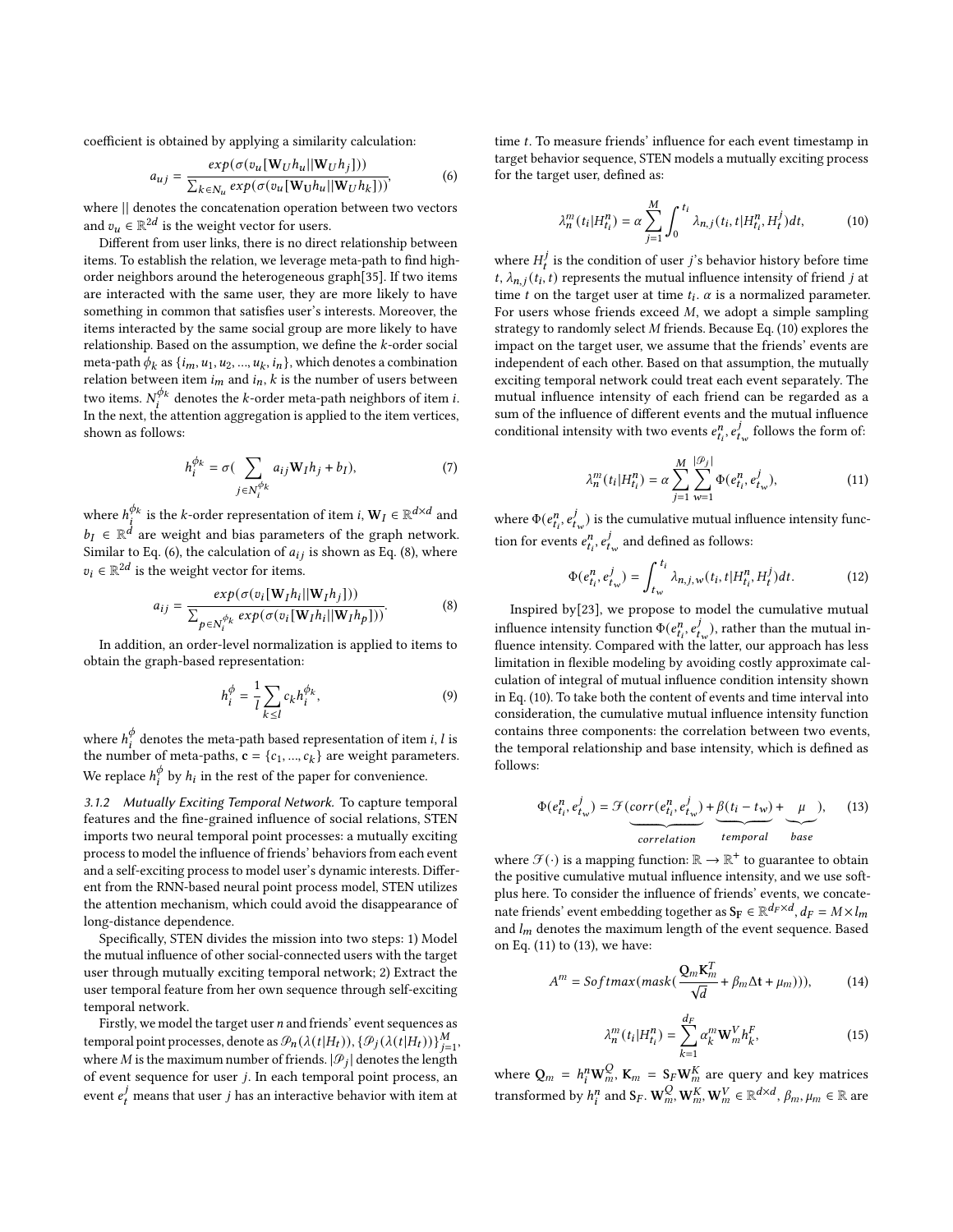trainable parameters of networks.  $\alpha_k^m \in A^m$  is the mutual attention score for friends' events.  $h_i^n \in \mathbf{s_n}$ ,  $h_k^F \in \mathbf{S_F}$  are the representations of interactive item of target user and her friends learned from social heterogeneous graph, respectively. Δt denotes the time interval between the friends' events and the target event  $e_{t_i}^n$ . Besides, we apply a mask operation on the temporal attention network to avoid leveraging the "future information". In details, for target event  $e_{t_i}^n$ , we mask all friends' events that happened after time  $t_i$ .

After the process of mutually exciting temporal network, STEN has extracted the influence of friends on the target user's point process, denotes as  $\mathcal{P}_n(\lambda_n^m(t|H_t)) = T_n^m = {\lambda_{n,i}^m}_{\}^{|\mathcal{P}_n|}$ ,  $\lambda_{n,i}^m$  is the social mutual temporal representation of the  $i$ -th event for user  $n$ . However, there still leaves efforts on modeling the target user's event sequence to obtain her temporal representation.

3.1.3 Self-Exciting Temporal Network. The goal of a self-exciting temporal network is to fuse the sequence of temporal representations for interactive items to generate the dynamic representation of users. The main idea of this structure follows the self-exciting process, which is combined with the attention mechanism. For the target process  $\mathcal{P}_n(\lambda_n(t_i|H_{t_i}^n))$ , we apply the attention mechanism to capture the dependency from the sequence without the limitation of length:

<span id="page-4-0"></span>
$$
T_n^{\mathcal{S}} = \text{Softmax}(mask(\frac{\mathbf{Q}_{\mathcal{S}} \mathbf{K}_{\mathcal{S}}^T}{\sqrt{d}} + \beta_{\mathcal{S}} \Delta t + \mu_{\mathcal{S}}))\mathbf{V}_{\mathcal{S}},\tag{16}
$$

where  $\mathbf{Q}_{\mathcal{S}} = T_n^m \mathbf{W}_{\mathcal{S}}^Q$  $\mathcal{S}_\mathcal{S}, \mathbf{K}_\mathcal{S} = T_n^m \mathbf{W}_\mathcal{S}^K, \mathbf{V}_\mathcal{S} = T_n^m \mathbf{W}_\mathcal{S}^V$  are query, key and value matrices obtained by linear transformations of  $T_n^m$ . W $\mathcal{Q}_s^Q$ S ,  $\mathbf{W}_\mathcal{S}^K$ ,  $\mathbf{W}_\mathcal{S}^V \in \mathbb{R}^{d \times d}$ ,  $\beta_{\mathcal{S}}, \mu_{\mathcal{S}} \in \mathbb{R}$  are trainable parameters. Similar to  $\mathbf{w}_s, \mathbf{w}_s \in \mathbb{R}^s$ ,  $\mu_s, \mu_s \in \mathbb{R}$  are trainable parameters. Similar to the mutually exciting temporal network, we also apply temporal mask operation on the sequence to avoid leveraging "future information". From Eq. [\(16\)](#page-4-0), we obtain the discrete value of condition intensity function over events  $T_n^{\mathcal{S}} = {\lambda_{n,i}^{\mathcal{S}} \}_{i=1}^{|\mathcal{P}_n|}$ . We use the output of the last term as the temporal representation of user  $h_s$ .

3.1.4 Model Prediction. In addition, to model general social demands, we utilize the target user embedding  $h_n$  learned from social heterogeneous graph as the query and apply a vanilla attention mechanism and average pooling to the target user interacted item sequence  $I^n = \{h_1^n\}$  $\binom{n}{1}, \binom{n}{2}, \ldots, \binom{n}{l}$ , which is also generated by social heterogeneous graph, shown as:

$$
h_g = \sum \mathcal{S}oftmax(\frac{\mathbf{Q}_g \mathbf{K}_g^T}{\sqrt{d}}) \mathbf{V}_g, \tag{17}
$$

where  $Q_q = h_n \mathbf{W}_q^Q$ ,  $\mathbf{K}_q = I^n \mathbf{W}_q^K$ ,  $\mathbf{V}_q = I^n \mathbf{W}_q^V$  are query, key and value matrices transformed by  $h_n$ ,  $I^n$ .  $\mathbf{W}_q^Q$ ,  $\mathbf{W}_q^K$ ,  $\mathbf{W}_q^V \in \mathbb{R}^{d \times d}$  are trainable parameters in transformation. The final representation of user is obtained by a linear combination of the two parts: temporal behaviors and social influence, shown as follows:

$$
h_{hybrid} = \mathbf{W}_u(h_s||h_q),\tag{18}
$$

where || denotes concatenation operation,  $\mathbf{W}_u \in \mathbb{R}^{d \times 2d}$  is a transformation matrix and  $h_{hybrid}$  is the final representation of the user. The prediction of next item is obtained through a softmax function.

$$
Y = Softmax(h_{hybrid}I^T),
$$
 (19)

where  $I \in \mathbb{R}^{|I| \times d}$  is the embedding matrix of items, Y denotes the probabilities of items will be selected as the next one.

#### 3.2 Model Optimization

In the training stage, we adopt the Bayesian Personalized Ranking (BPR) framework[\[25\]](#page-9-24) for optimizing the recommendation task:

$$
\mathcal{L}_{BPR} = \sum_{\hat{y}_{ui^+} \in D_t, \hat{y}_{ui^-} \in D_n} -ln \sigma(\hat{y}_{ui^+} - \hat{y}_{ui^-}),
$$
(20)

where  $D_t$ ,  $D_n$  denote the training set and unobserved item set,  $\hat{y}_{ui^+}$ is the predicted probability of observed item  $i^+$  and  $\hat{y}_{ui^-}$  is the predicted probability of the sampled unobserved item  $i^-$ . To effectively learn from the temporal sequence, we consider the fitting of temporal point process by optimizing the maximum log-likelihood of observed items:

<span id="page-4-1"></span>
$$
\mathcal{L}_{\mathcal{P}_n} = -\sum_{i=1}^n \log(\lambda(t_i|H_{t_i})) + \int_0^T \lambda(t|H_t)dt
$$
  
\n
$$
= -\sum_{i=1}^n \left[ \log(\lambda(t_i|H_{t_i})) + \int_{t_i}^{t_{i+1}} \lambda(t|H_t)dt \right]
$$
(21)  
\n
$$
= -\sum_{i=1}^n \log(\lambda_{n,i}^{\mathcal{S}}) + \frac{1}{2} \sum_{i=1}^n \Delta t_i (\lambda_{n,i}^{\mathcal{S}} + \lambda_{n,i+1}^{\mathcal{S}}),
$$

where  $\Delta t_i$  is the time interval between observed items. It leverages trapezoidal rule, one of numerical approximations, to calculate the integral in Eq. [\(21\)](#page-4-1). We finally adopt joint learning for optimizing both the loss of BPR and temporal point process, which is defined as Eq. [\(22\)](#page-4-2):

<span id="page-4-2"></span>
$$
\mathcal{L} = \mathcal{L}_{BPR} + \mathcal{L}_{\mathcal{P}_n} + \gamma ||\Theta||_2, \tag{22}
$$

where  $\gamma$  and  $\Theta$  are regularization weights and the set of trainable parameters, respectively.

### 4 EXPERIMENTS

#### 4.1 Experimental Setup

4.1.1 Datasets. To evaluate the performance of our proposed model and other baselines, we conduct experiments on three real-world datasets. We provide descriptive statistics of them in Table [1.](#page-4-3)

Table 1: Basic Statistic of Datasets

<span id="page-4-3"></span>

| Dataset                 | Delicious | Yelp      | Ciao    |
|-------------------------|-----------|-----------|---------|
| $\#users$               | 1,867     | 74,982    | 6.596   |
| #items                  | 24.052    | 59.692    | 107,320 |
| #Events                 | 437,593   | 811,503   | 274,065 |
| #Social Relations       | 15,328    | 2,577,679 | 114.893 |
| Avg. events per user    | 234.38    | 10.82     | 41.55   |
| Avg. relations per user | 8.24      | 34.37     | 17.42   |

 $Delicious<sup>1</sup>$  $Delicious<sup>1</sup>$  $Delicious<sup>1</sup>$  This dataset contains social networking and bookmarking information from Delicious online social bookmarking system. It involves the sequence of tagging for each user with timestamps and relationships between users.

<span id="page-4-4"></span><sup>1</sup>https://grouplens.org/datasets/hetrec-2011/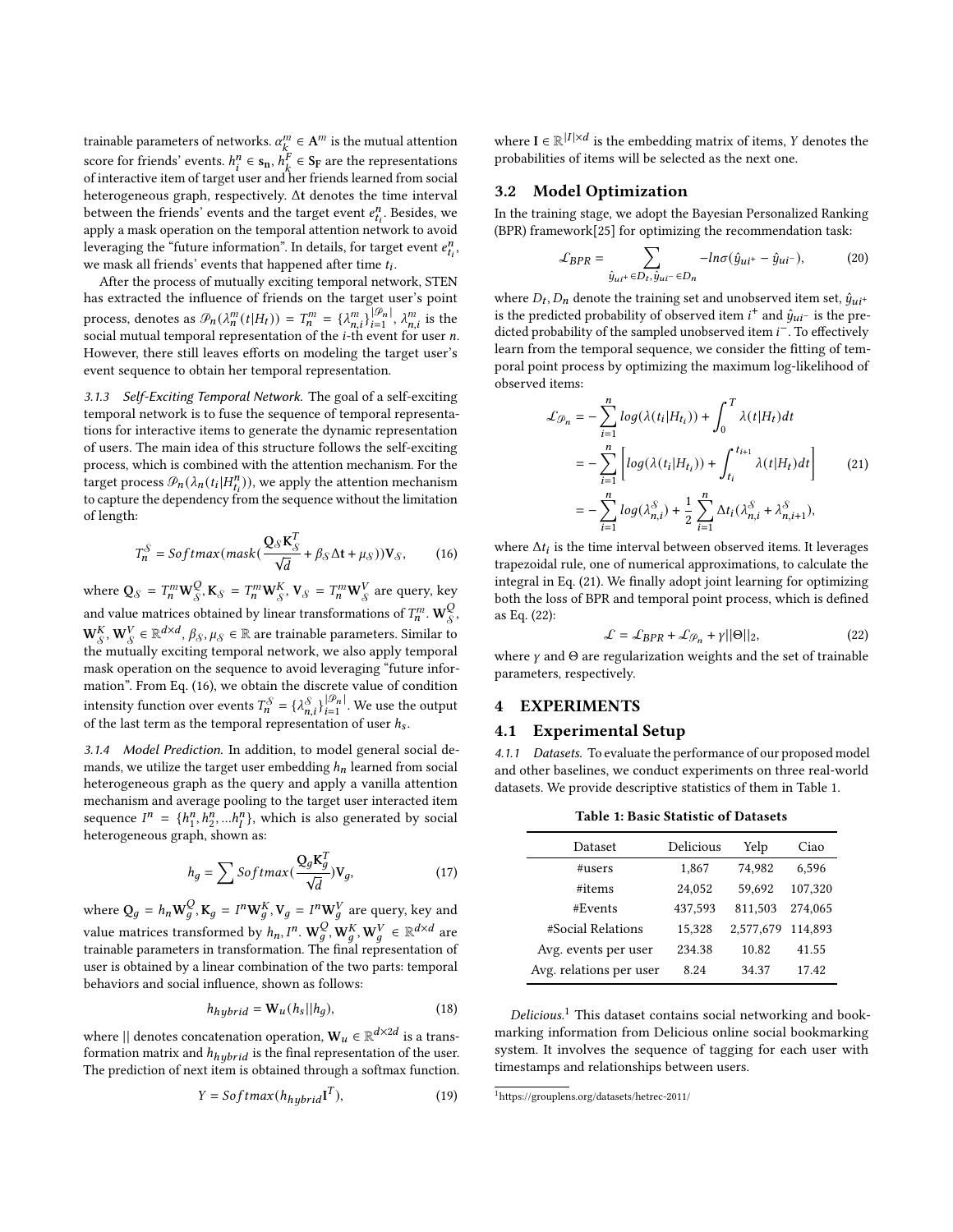$Yelp<sup>2</sup>$  $Yelp<sup>2</sup>$  $Yelp<sup>2</sup>$  This dataset contains abundant users' reviews for local businesses (it is also timestamped) on yelp platform. Here we treat each review as an interactive behavior with a business.

Ciao.[3](#page-5-1) This dataset involves users' rating records and social relations, e.g., trust relations with other users.

For data preprocessing, we follow the common previous works[\[11,](#page-9-3) [29\]](#page-9-25) to convert all numeric ratings and reviews to implicit feedback with value 1. To avoid too large period, we choose first 10% data as a division for Yelp dataset to do experiments. To guarantee the quality of datasets, we filter out users that interacted less than 5 times and items appear less than 10 times for Yelp and 5 for the others. For all datasets, we use the last item of each sequence for testing and use the penultimate item for validation.

4.1.2 Evaluation Metrics. We adopt several common evaluation metrics to evaluate the recommendation performance, including Recall, Normalized Discount Cumulative Gain (NDCG) and Mean Reciprocal Rank (MRR):

- Recall@k. It means the percentage of groundtruth relevant items appear within the top- $k$  ranking list. Consider to next-item recommendation, it is equivalent to the hit ratio.
- NDCG@k. It is a standard ranking metric and reflects both the correlation and position for each recommended item. For nextitem recommendation, it is formulated as NDCG =  $\frac{1}{log_2(1+r_p)}$ , where  $r_p$  is the rank of the positive item.
- MRR@k. It takes the actual rank of target item into consideration and is calculated by the mean value of the reciprocal of target item's actual rank. When the actual rank is out of k, the reciprocal rank is set to zero.

4.1.3 Baseline Methods. To evaluate the performance of STEN, we choose several comparative baselines, including state-of-the-art methods from both sequential and social recommendation.

- BPR-MF[\[24\]](#page-9-26): It utilizes matrix factorization and rating matrix to model latent factors of users and items with the loss of Bayesian pairwise ranking loss.
- FPMC[\[26\]](#page-9-27): This method captures users' preference from their sequential behaviors based on Markov Chain.
- SRGNN[\[40\]](#page-9-28): This method treats user's sequential behaviors as graph-structural data to capture features from complex transitions of items.
- SASRec[\[11\]](#page-9-3): This method adopts an attention mechanism to capture users' sequential behaviors and makes prediction based on relatively few actions.
- **BERT4Rec**[\[29\]](#page-9-25): This method employs a deep bidirectional selfattention to model user behavior sequences and achieves strong performance.
- THP[\[45\]](#page-9-29): This method is a temporal point process model, which utilizes a transformer to capture the long-term dependency in the temporal sequence.
- TiSASRec<sup>[\[15\]](#page-9-6)</sup>:TiSASRec is a time-sensitive method, which models both the absolute positions of items and the time intervals between them together.
- SBPR[\[43\]](#page-9-14): This method leverages social connections to enhance the performance of Bayesian Personalized Ranking.

<span id="page-5-0"></span><sup>2</sup>https://www.yelp.com/dataset

- DANSER[\[39\]](#page-9-18): This method collaboratively learns representation of user-specific attention and context-aware attention in social information by dual graph attention networks.
- Diffnet[\[38\]](#page-9-17): Diffnet is a deep influence propagation model that stimulates how users are influenced by the recursive social diffusion process for social recommendation.

4.1.4 Implementation Details & Parameter Settings. In our experiments, we implement our model with Python 3.7 and Pytorch 1.7.0 and train it and other baselines on 4 Nvidia GTX 2080 GPU with 12G memory. In parameter settings, we use Adam[\[13\]](#page-9-30) as the optimizer for all models. In addition, we also adopt mini-batch with batchsize of 256. The embedding size and learning rate for all methods are determined by grid search from {40, 60, 80, 100, 120, 140} and {0.001, 0.005, 0.01 }, respectively. The parameters are randomly initialized to fit normal distribution  $N(0, 0.01)$ . To avoid overfitting and improve robustness, we add the dropout operation with dropout ratio tuning from {0.1, 0.2, ..., 0.9} and regularization term with coefficient tuning from {0.0001, 0.0005, 0.001, 0.005}. For a fair comparison, the results for all baselines are reported with the optimal hyper-parameter settings. For Diffnet, we remove the fusion component for both user and item to accommodate the absence of features. For THP, we transfer the task of event type prediction to item recommendation and remove the time prediction loss to improve its performance. For our model STEN, the max-order of the graph is set to 2. The sampling number of friends is set to 10 and the maximum sequence length depends on characteristics of datasets, we set {300, 30, 50} for three datasets, respectively.

#### 4.2 Overall Performance

Table [2](#page-6-0) shows the performance of our model and baselines over three datasets under the metrics of Recall@k, NDCG@k, MRR@k, k  $= \{10, 20\}$ . According to table [2,](#page-6-0) we can get the following observation.

The conventional recommendation method only takes the rating or interaction into consideration, without both the social relationship and the temporal information, which could explain why BPR-MF achieves poor performance.

For general sequential baselines, FPMC performs better than BPR-MF, which indicates the local sequential information is beneficial to sequential recommendation. We believe that the reason SR-GNN performs worst in the general sequential method is that it treats each session individually. SASRec and Bert4Rec both utilize attention mechanisms to capture sequential information. Bert4Rec overcomes SASRec on two datasets, which indicates the advantage of bi-direction networks. In addition, for time-aware sequential methods, e.g., THP utilizes the transformer-based neural Hawkes process to model the asynchronous temporal sequences. However, its performance is worse than other methods. It shows the limitation that it aims to obtain the event representation via the neural Hawkes process. Besides, we think the way to transfer THP into the recommendation task is too direct to be effective. TiSASRec extends SASRec by taking the time interval into consideration and achieves the second-highest results over three datasets, which demonstrates that time interval is an important factor in recommendation.

For social-based methods, SBPR is worse than the other two, which indicates GNN is a strong tool to model social relations. DANSER gets great improvement by utilizing the dual attention

<span id="page-5-1"></span><sup>3</sup>https://www.cse.msu.edu/ tangjili/datasetcode/truststudy.htm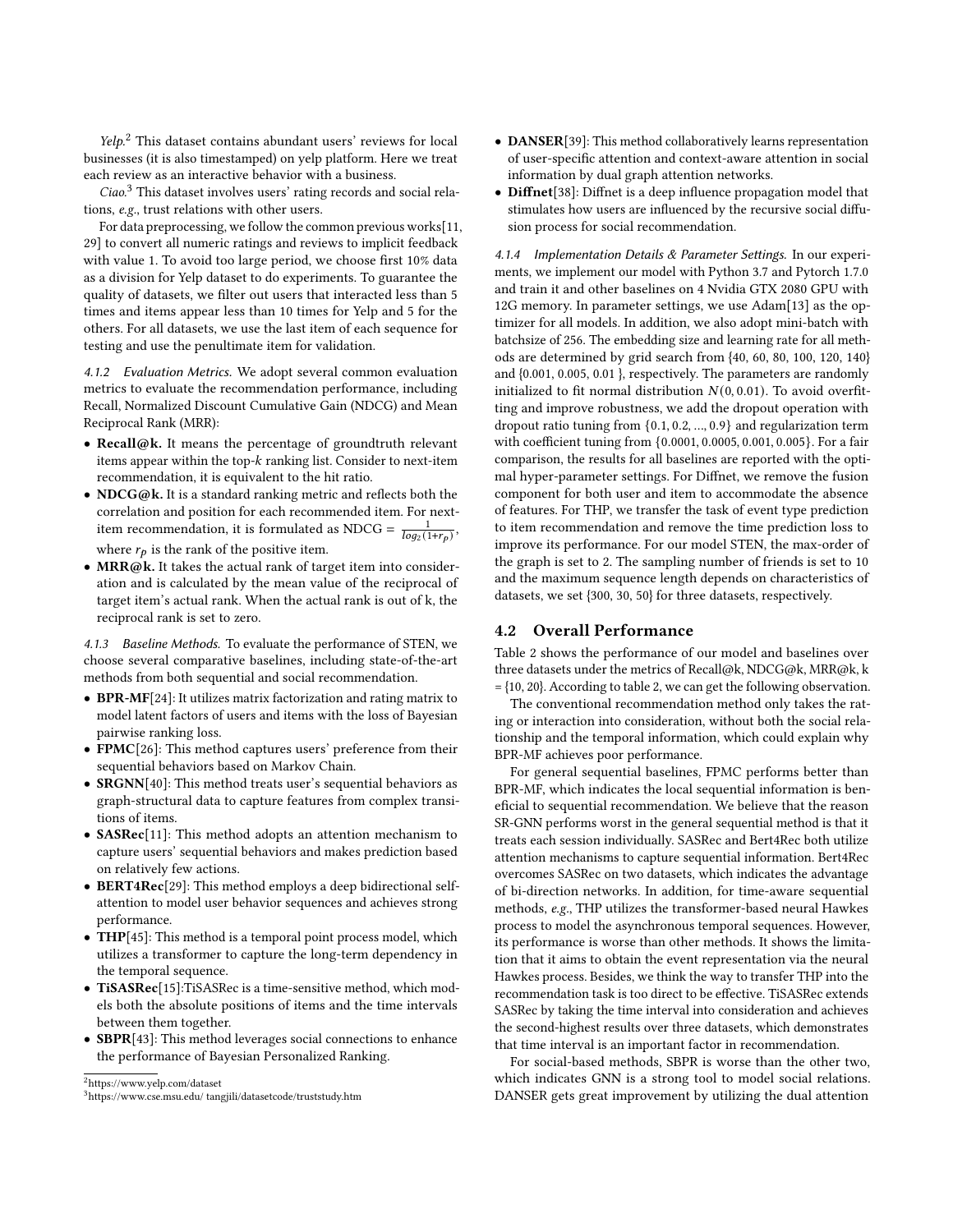<span id="page-6-0"></span>Table 2: Comparison of STEN and baselines over three datasets. The boldface indicates the highest score and the underline indicates the second highest score. BPR-MF is conventional baseline. FPMC, SRGNN, SASRec and Bert4Rec are general sequential baselines. THP and TiSASRec are time-aware sequential baselines. SBPR, DANSER and Diffnet are social baselines.

| Metrics<br>Dataset |           | Conventional | Sequential  |              |        | Time-aware |        | Social   |             | <b>STEN</b>   | Impr.   |           |          |
|--------------------|-----------|--------------|-------------|--------------|--------|------------|--------|----------|-------------|---------------|---------|-----------|----------|
|                    |           | BPR-MF       | <b>FPMC</b> | <b>SRGNN</b> | SASRec | Bert4Rec   | THP    | TiSASRec | <b>SBPR</b> | <b>DANSER</b> | Diffnet |           |          |
| Delicious          | Recall@10 | 0.1935       | 0.2784      | 0.2370       | 0.2857 | 0.3125     | 0.2176 | 0.3362   | 0.2338      | 0.2969        | 0.3016  | $0.3492*$ | $+3.87%$ |
|                    | Recall@20 | 0.2454       | 0.3188      | 0.2703       | 0.3133 | 0.3496     | 0.2676 | 0.3695   | 0.2661      | 0.3144        | 0.3238  | $0.3731*$ | $+0.98%$ |
|                    | NDCG@10   | 0.1343       | 0.2317      | 0.1640       | 0.2145 | 0.2583     | 0.1454 | 0.2702   | 0.1687      | 0.1809        | 0.1963  | $0.2833*$ | $+4.83%$ |
|                    | NDCG@20   | 0.1475       | 0.2419      | 0.1724       | 0.2215 | 0.2653     | 0.1562 | 0.2785   | 0.1792      | 0.1849        | 0.2031  | $0.2885*$ | $+3.58%$ |
|                    | MRR@10    | 0.1161       | 0.2170      | 0.1411       | 0.1918 | 0.2353     | 0.1287 | 0.2528   | 0.1418      | 0.1535        | 0.1563  | $0.2673*$ | $+5.74%$ |
|                    | MRR@20    | 0.1197       | 0.2197      | 0.1434       | 0.1937 | 0.2385     | 0.1291 | 0.2547   | 0.1446      | 0.1568        | 0.1646  | $0.2692*$ | $+5.70%$ |
| Yelp               | Recall@10 | 0.0353       | 0.0436      | 0.0367       | 0.0461 | 0.0452     | 0.0395 | 0.0493   | 0.0375      | 0.0451        | 0.0453  | $0.0512*$ | $+3.80%$ |
|                    | Recall@20 | 0.0589       | 0.0739      | 0.0620       | 0.0758 | 0.0756     | 0.0649 | 0.0815   | 0.0624      | 0.0746        | 0.0763  | $0.0846*$ | $+3.81%$ |
|                    | NDCG@10   | 0.0177       | 0.0212      | 0.0183       | 0.0233 | 0.0226     | 0.0191 | 0.0247   | 0.0185      | 0.0227        | 0.0226  | $0.0262*$ | $+6.29%$ |
|                    | NDCG@20   | 0.0236       | 0.0288      | 0.0246       | 0.0308 | 0.0302     | 0.0255 | 0.0327   | 0.0247      | 0.0301        | 0.0303  | $0.0344*$ | $+5.09%$ |
|                    | MRR@10    | 0.0124       | 0.0145      | 0.0128       | 0.0165 | 0.0158     | 0.0131 | 0.0172   | 0.0128      | 0.0160        | 0.0161  | $0.0185*$ | $+7.32%$ |
|                    | MRR@20    | 0.0140       | 0.0166      | 0.0145       | 0.0185 | 0.0178     | 0.0148 | 0.0194   | 0.0145      | 0.0180        | 0.0182  | $0.0207*$ | $+6.54%$ |
| Ciao               | Recall@10 | 0.0591       | 0.0593      | 0.0552       | 0.0624 | 0.0832     | 0.0676 | 0.0960   | 0.0705      | 0.0815        | 0.0897  | $0.1019*$ | $+5.79%$ |
|                    | Recall@20 | 0.0829       | 0.0912      | 0.0871       | 0.0972 | 0.1048     | 0.0976 | 0.1220   | 0.0984      | 0.1035        | 0.1232  | $0.1294*$ | $+4.79%$ |
|                    | NDCG@10   | 0.0304       | 0.0309      | 0.0301       | 0.0325 | 0.0523     | 0.0385 | 0.0564   | 0.0369      | 0.0455        | 0.0508  | $0.0596*$ | $+5.37%$ |
|                    | NDCG@20   | 0.0365       | 0.0388      | 0.0381       | 0.0413 | 0.0575     | 0.0421 | 0.0645   | 0.0439      | 0.0515        | 0.0597  | $0.0685*$ | $+5.84%$ |
|                    | MRR@10    | 0.0217       | 0.0223      | 0.0225       | 0.0235 | 0.0384     | 0.0249 | 0.0427   | 0.0266      | 0.0344        | 0.0389  | $0.0462*$ | $+7.58%$ |
|                    | MRR@20    | 0.0234       | 0.0244      | 0.0247       | 0.0259 | 0.0406     | 0.0149 | 0.0438   | 0.0286      | 0.0366        | 0.0418  | $0.0479*$ | $+8.56%$ |

\* denotes the statistically significant improvements (i.e., one-tailed t-test with  $p \le 0.05$ ) compared with the best baseline.

<span id="page-6-1"></span>Table 3: Ablation study on three datasets. (R@10 for Recall@10, N@10 for NDCG@10)

| Method         | Delicious |        |        | Yelp   | Ciao    |        |  |
|----------------|-----------|--------|--------|--------|---------|--------|--|
|                | R@10      | N@10   | R@10   | N@10   | $R$ @10 | N@10   |  |
| w/o GE         | 0.3355    | 0.2722 | 0.0468 | 0.0229 | 0.0976  | 0.0582 |  |
| w/o MT         | 0.3201    | 0.2646 | 0.0431 | 0.0215 | 0.0833  | 0.0490 |  |
| $w/\alpha$ ST  | 0.3075    | 0.2529 | 0.0447 | 0.0221 | 0.0815  | 0.0482 |  |
| $w/\alpha$ TC. | 0.3163    | 0.2617 | 0.0463 | 0.0232 | 0.0826  | 0.0484 |  |
| Default        | 0.3492    | 0.2833 | 0.0512 | 0.0262 | 0.1019  | 0.0596 |  |

mechanism to capture the social information for both users and items. Diffnet, which uses the defusion graph structure to stimulate social influence propagation to improve the performance, has a similar performance to the former.

Finally, our proposed model STEN achieves the best performance on three datasets and all metrics. The reasons could be summarized as follows: (1) it introduces the temporal point process as the prototype to model both sequential order and time interval; (2) the designed structure mutually exciting attention network achieves the effect of directly modeling the influence of friends sequence on the target user and capture the temporal relationships between behavior events across users; (3) it utilizes a social heterogeneous graph to generate effective social node embedding.

#### 4.3 Ablation Study

To justify the effectiveness of our components, we analyze the impact of utilization of social and temporal information via an ablation study over all datasets. Table [3](#page-6-1) shows the performance of STEN and all variants. The variants and the analysis of experiment results are listed as follows:

(a) Remove Social Graph Embedding Layer. In our model STEN, social information is utilized by two components, the social heterogeneous graph network, and mutually exciting attention network. We replace the structural graph embedding with a trainable embedding lookup operation. The results show that it suffers a clear decrease compared to the default model, which denotes the structural view of social relationships is important to describe user and item representations.

(b) Remove Mutual-Excitation Temporal Networks. Here we remove the part of mutually exciting and directly utilize the social graph embedding to calculate the event conditional intensity. The result shows that it suffers a significant drop. The phenomenon that it performs worse than  $(a)$  could demonstrate the superiority of the direct paradigm. Without the mutually exciting temporal networks, the model degrades to a user-level model and suffers a lot of information loss.

(c) Remove Self-Excitation Temporal Networks. Here we replace the self-exciting module with average pooling. We can observe that it performs the worst among all variants. The result draws to the fact that the impact of the association between user's own behaviors is more important than the impact of friend's behaviors.

(d) Remove Temporal Component. To test the effectiveness of leveraging temporal information, here we remove the temporal component in STEN. Specifically, we remove the temporal term in Eq. [\(12\)](#page-3-5) and the temporal loss function  $\mathcal{L}_{\mathcal{P}_n}.$  The results indicate that removing the temporal component leads to significant performance degradation. We believe when temporal information is lost, the model cannot capture the specific relationship between events.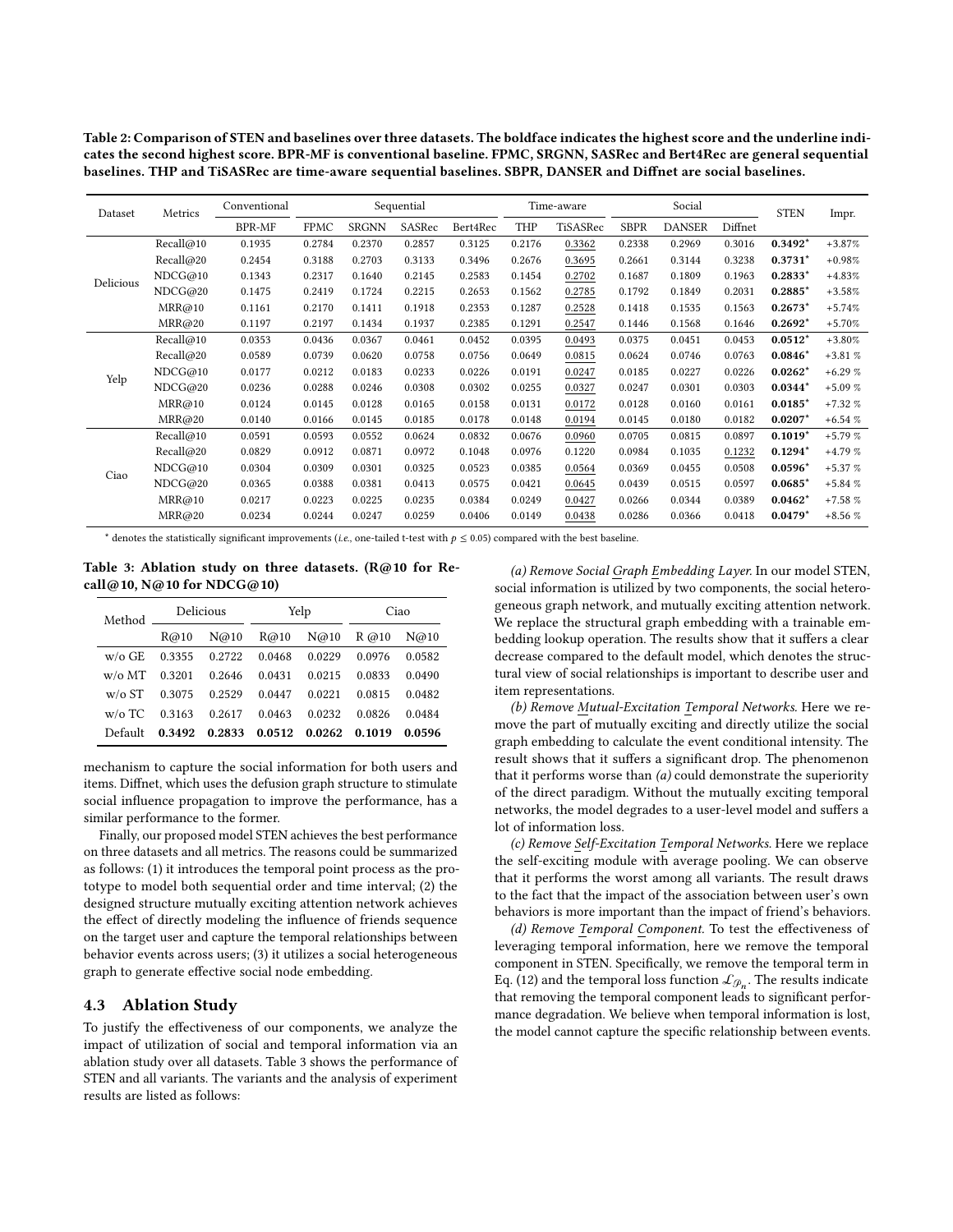<span id="page-7-0"></span>

Figure 3: The impact of the order of neighbors

#### 4.4 Sensitivity Analysis

4.4.1 Performance Comparison w.r.t. the Order of Neighbors. As discussed in Section 3.1.1, we test the impact of a different order of neighbors in the social heterogeneous graph. Here we choose order k∈ {1, 2, 3, 4} to do experiments and the higher-order social relation graph involves the information of the lower-order neighbors. Figure [3](#page-7-0) illustrates the performance under the condition of a different order of neighbors. We can find that the performance is improved by the second-order graph. We analyze it for the reason that the secondorder graph provides extra information on social connections and contributes to social sparsity. However, when the order becomes larger, the results change to worse. We consider that it is because the higher-order graph leads to graph convergence and noise, i.e., the differences between users are narrowed.

4.4.2 Performance Comparison w.r.t. the Window Size of Friend Sequence. STEN extracts the event-level social influence through the mutually exciting temporal network. The larger window size brings richer social information and more complicated calculations. Hence, we explore the impact of the window size of friend behavior event sequence. As Figure [4](#page-7-1) illustrates, with the increasing of the window size, the performance is first improved and then converges. When the window size is too short, the model only captures the current state of the friend, which contains a large deviation. The selection of window size depends on the average length of the user's event sequence.

4.4.3 Performance Comparison w.r.t. the Number of Sampled Friends. To reduce the computation for users with complex relationships, STEN adopts a random sampling operation for their friends in mutually exciting temporal network. Figure [5](#page-7-2) illustrates how the model's performance varies with the number of sampled friends. The results show that the performance of the model improves first and then converges with the increase of the number of samples. When only one friend is sampled, the performance of the model decreases significantly. Compared with the rest, the result on Delicious shows it is insensitive to the number of sampled friends. We consider the reasons can be summed up into two points: 1) As Table [1](#page-4-3) shows, the average relations is obviously less than the rest. 2) It has a smaller proportion of Time-Efficient Friends (TEF). The definition of TEF is that the sequence of behavior events has an intersection with the target user in time. The proportions of TEF over three datasets are shown in Table [4.](#page-7-3)

## 4.5 Model Explainability

In this part, we conduct a case study on the Delicious dataset to show the explainability of our model. We visualize the attention weights

<span id="page-7-1"></span>

Figure 4: The impact of the window size of friend sequences.

<span id="page-7-2"></span>

Figure 5: The impact of the number of sampled friends.

Table 4: The proportions of time-efficient friends

<span id="page-7-4"></span><span id="page-7-3"></span>

Figure 6: Visualization of attention weights in STEN.  $H_1$  denotes the impact of friends to target user.  $H_2$  denotes the impact of friends events on target user event.  $H_3$ ,  $H_4$  denote the impact of target user behavior events on themselves, where  $H_3$  involves the temporal information, but  $H_4$  does not.

of different modules in Figure [6.](#page-7-4) The value in  $H_1$ , which is obtained from the graph network component, indicates the impact of friends on to target user. It shows the coarse-grained relationships at the user level, while  $H_2, H_3, H_4$  describe the fine-grained relationships at the event level.  $H_2$  is obtained from mutually exciting temporal network, which indicates the impact of a friend's events on event #146. The value 0 in  $H_2$  means that the event happens after event #146, which obeys the rule that no future information is leveraged.  $H_3$ ,  $H_4$  indicate the impact of target user behavior events on themselves. The difference is that  $H_3$  involves temporal information and event-level social relation, while  $H_4$  only has user-level social information. Besides, we use these two parts to make recommendations separately and show the predicted position of the ground truth event. It is clear that the two parts have different focuses on the event sequence and affect the performance of the model.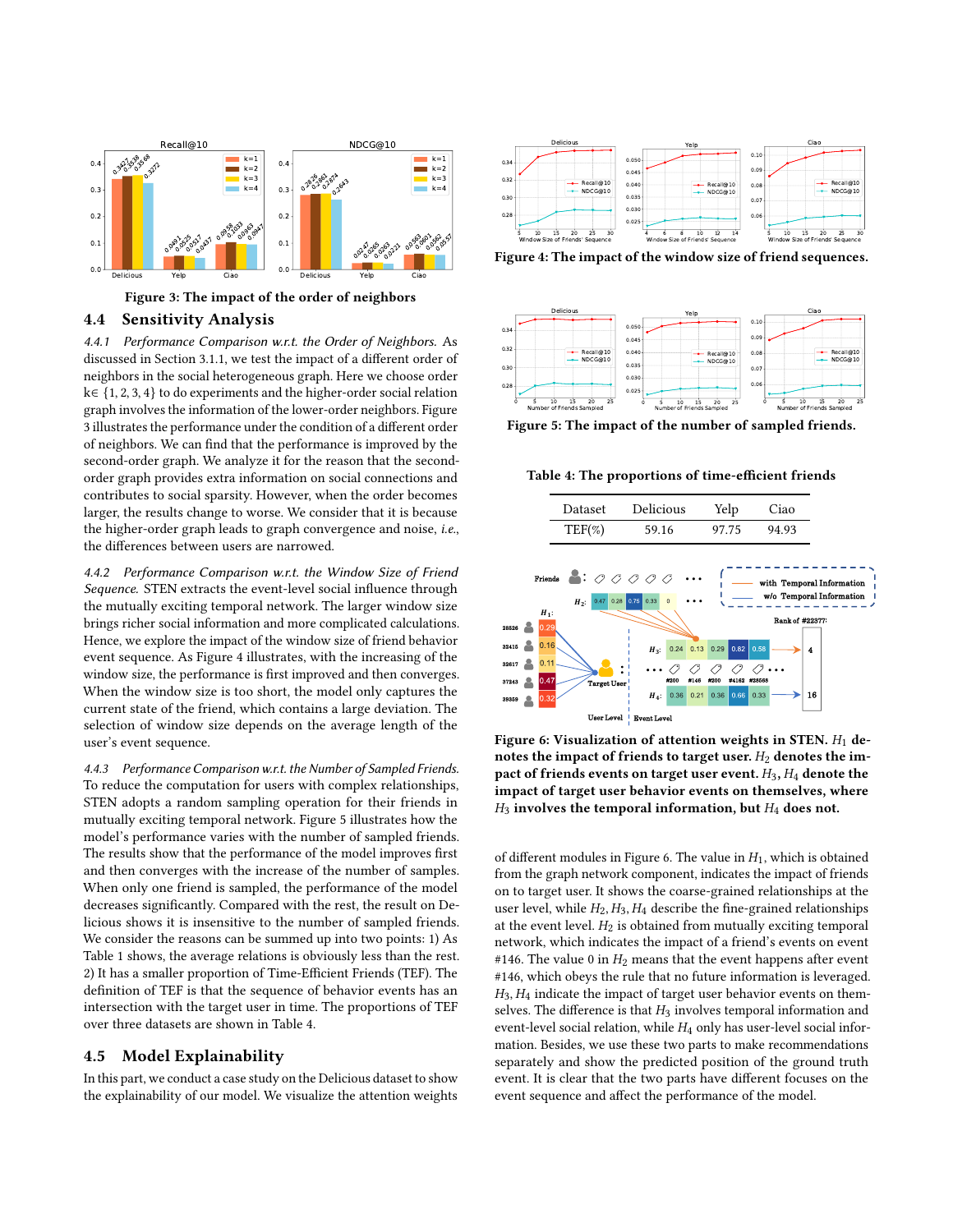# 4.6 Model Complexity

We evaluate the temporal and space complexity of STEN by recording the inference time and the model parameters. We compare STEN with the best-performing baselines from three categories mentioned in section 4.2 and results are reported in Table [5.](#page-8-0) As online recommendation services usually have high requirements on latency, the computational cost during inference is more important than that of the training stage. Compared with the baselines, the increased inference time of STEN is 11% on average, which denotes the efficiency of our model. Besides, we use the number of model parameters to measure the space complexity of models. Despite STEN has performed fine-grained modeling at the event level, it gets the 10% increase on average, within an acceptable range. Compared with the embeddings of both users and items, the parameters in heterogeneous graph component and temporal excitation networks only occupy a small proportion.

<span id="page-8-0"></span>Table 5: Comparsion of model complexity on Ciao dataset.

| Method      | Inference<br>Time | INCR.     | Parameters                           | INCR.     |
|-------------|-------------------|-----------|--------------------------------------|-----------|
| Bert4Rec    | $\sim 3.82s$      | $+6.80%$  | $\sim$ 3.65 $\times$ 10 <sup>6</sup> | $+7.74%$  |
| Diffnet     | $\sim$ 335s       | $+21.79%$ | $\approx 3.59 \times 10^6$           | $+9.53%$  |
| TiSASRec    | $\sim$ 3.91s      | $+4.45%$  | $\sim$ 3.48 $\times$ 10 <sup>6</sup> | $+12.74%$ |
| <b>STEN</b> | $\sim$ 4.08s      |           | $\sim$ 3.93×10 <sup>6</sup>          |           |

#### 5 RELATED WORK

In this section, we briefly review the related research work from three aspects: social recommendation, general sequential recommendation, and time-aware sequential recommendation.

Social Recommendation. Leveraging social information has played an essential role in alleviating the problem of data sparsity and enhancing recommendation. Kautz et al. [\[12\]](#page-9-31) import social networks into traditional method collaborative filtering for item recommendation. Ma et al. [\[17\]](#page-9-32) propose SoRec that incorporates trust network into user tastes analysis through probabilistic matrix factorization. In addition, factor-based random walk is combined with a coupled latent factor model in[\[41\]](#page-9-33) to deal with both social connections and interest interactions. Besides, Zhao et al. [\[43\]](#page-9-14) extend the framework of social networks with collaborative filtering to the one-class recommendation. With the development of neural networks, some research works[\[5,](#page-9-10) [36\]](#page-9-34) utilize deep neural networks to extract information of social networks and learn the complex latent representation. ARSE[\[30\]](#page-9-20) combines attention mechanism with social LSTM to leverage the temporal information to enhance social recommendation. GraphRec[\[7\]](#page-9-35) utilizes GNNs to model user-user and user-item graphs and heterogeneous strengths in social recommendation. To better simulate the recursive diffusion in social networks, Diffnet[\[38\]](#page-9-17) is designed with an influence propagation structure to model users' latent embedding. To learn latent features from both neighbors and related items, a dual graph attention network model named DANSER[\[39\]](#page-9-18) is proposed and it solves the problem of diversity of neighbor's influence. DGRec[\[28\]](#page-9-19) utilizes RNNs to model users' dynamic interests and generates the user representation firstly and then combines it with their social relationship through GNNs.

General Sequential Recommendation. Sequential recommendation has attracted a lot of attention from both academia and industry. The key of sequential recommendation is to extract the hidden information from the user behavior sequence. Rendle et al. [\[26\]](#page-9-27) propose FPMC, which imports Markov Chain (MC) to matrix factorization for user state transition. In addition, RNN and its variants, e.g., Long Short-Term Memory (LSTM) [\[10\]](#page-9-36) and Gated Recurrent Unit (GRU) [\[3\]](#page-9-37) are used to model the sequential behaviors of user for their latent features in many related studies[\[9,](#page-9-1) [37,](#page-9-38) [42\]](#page-9-39). However, RNN-based models usually suffer from low computational efficiency. CNN-based model Caser[\[32\]](#page-9-2) is proposed to use a bi-direction convolution filter to learn sequential patterns. To improve the ability of modeling long sequence, attention-based method Transformer[\[33\]](#page-9-40) and BERT[\[4\]](#page-9-41) are utilized by SASRec[\[11\]](#page-9-3)and BERT4Rec [\[29\]](#page-9-25) to capture sequential information, respectively. Wu et al. propose SRGNN[\[40\]](#page-9-28) that utilizes Gated graph neural network[\[16\]](#page-9-42) to capture structure information from sequential data.

Time-aware Sequential Recommendation. To take the time interval of user actions into consideration, there also develops many time-sensitive recommendation methods. Time-LSTM[\[44\]](#page-9-43) captures the user's long short-term dynamic interests through the specific time gates. Based on SASRec[\[11\]](#page-9-3), TiSASRec[\[15\]](#page-9-6) take the time interval between different actions into consideration and model different time intervals as relations between any two interactions. Besides, another way for the time-sensitive method is to formulate the sequence as a temporal point process. LSHP[\[2\]](#page-9-44) models the long-term and short-term dependency between users' online interactive behaviors through a Hawkes Process. With the development of neural point process, e.g., neural Hawkes Process[\[21\]](#page-9-45), CTRec[\[1\]](#page-9-5) utilizes a convolutional LSTM and attention mechanism to capture short-term and long-term interests, respectively, based on a demand-aware Hawkes Process. However, RNN-based point process models have limitations in both capturing long-term dependency and computational efficiency. Hawkes process is combined with self-attention mechanism in[\[45\]](#page-9-29) to alleviate the limitations. The above time-aware studies leverage the temporal information to model the behavior sequence of individual users. By contrast, our model STEN aims to leverage the temporal information not only to model the user's dynamic interests but also to capture the relation among users through their temporal mutual dependency.

# 6 CONCLUSION AND FUTURE WORK

In this paper, we propose a novel time-aware sequential recommendation model STEN, to model the fine-grained temporal behavior sequences of users with social information. STEN establishes a social heterogeneous graph to learn the node representations of users and items. In order to model the time-aware behavior sequence, we introduce two classical temporal point processes as prototypes to enhance STEN. STEN models the impact of friends behavior sequences and user's behavior sequence in a direct paradigm by mutually exciting temporal network and self-exciting temporal network. Compared with the previous methods, STEN could model the temporal relationships between cross-user events. As a future plan, we will improve the current model to be type-aware to better model the influence of different types of events and to expand its applicable scenario.